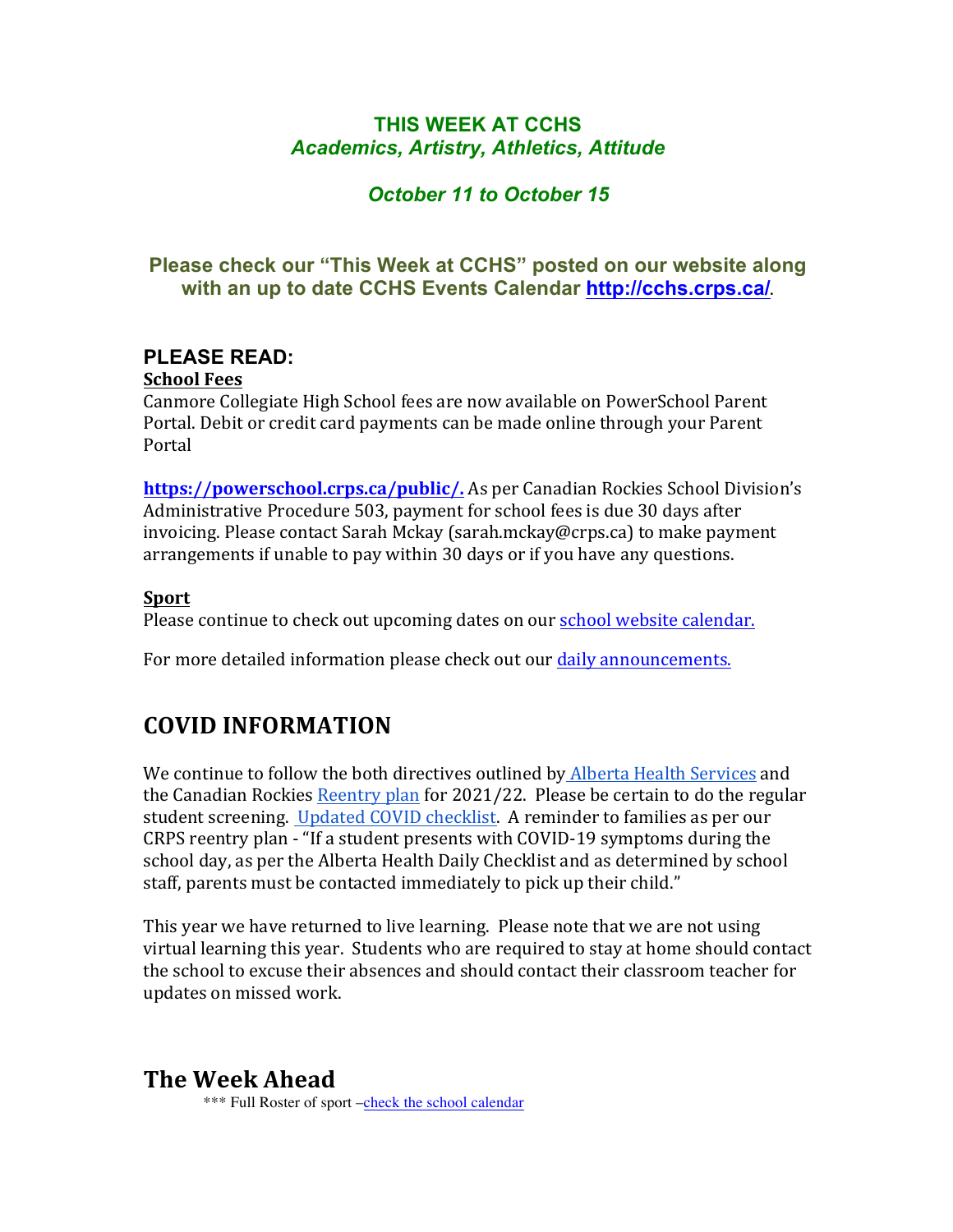**Monday October 11, 2021**

• Thanksgiving Day - NO SCHOOL

**Tuesday, October 12, 2021**

**Wednesday, October 13, 2021**

**Thursday, October 14, 2021**

**Friday October 15, 2021**

• ½ Day Friday

### **Some Key Dates you do not want to miss.**

- **October 19** Photo Retake Day<br>• October 19 School Council Meeti
- **School Council Meeting @ 7pm Agenda and link to follow**
- **November 2** Last day of Quarter 1 classes
- **November 3** Parent Teacher Student Interviews 5-8<br>• November 4 Parent Teacher Student Interviews 5-8
- **Parent Teacher Student Interviews 5-8**
- November 5 Parent Teacher Student Interviews 8:30 11:30

# **Other Information Student Attendance**

A reminder that if your student will be late for class or leaving class early, please Call the attendance line at 403-678- 6192 ext 1.

#### **Lates:**

All students who are late for class must obtain a late slip from the office. A late slip from the office does not excuse a student from being late. The late slip is a way that administration communicates with the classroom teacher if the student's late is an excused or unexcused late.

#### Leaving class early:

If your student must leave school early for the day or for part of the day, for an appointment, please notify the school. Students must sign in and out of the office if they are leaving school or returning after an appointment (note this in not required during lunch hour).

**Terry Fox Run**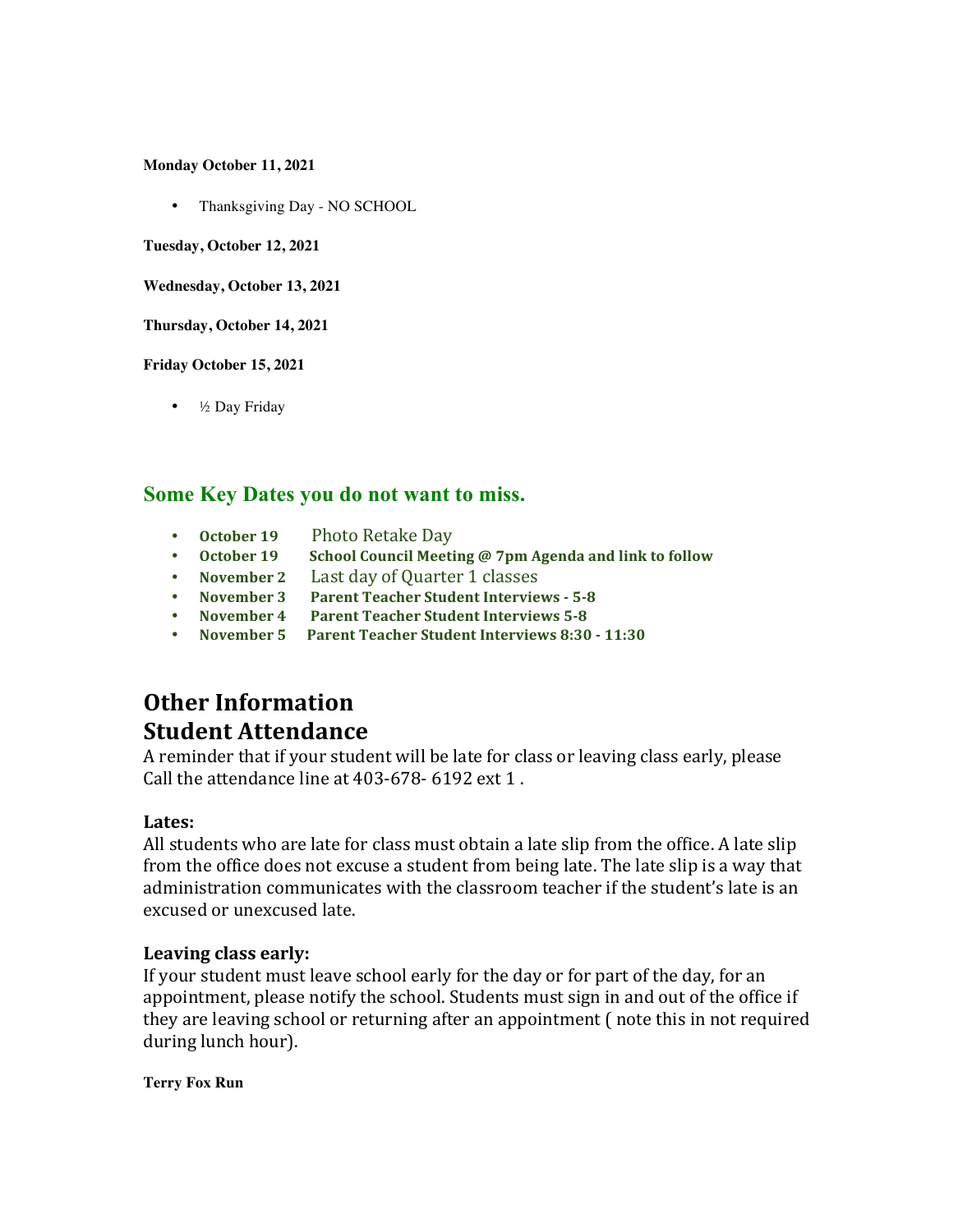Our school based Terry Fox run serves to inspire everyone to get involved and try. The Terry Fox foundation encourages everyone to "Try like Terry." We will begin raising money for the Terry Fox foundation ( [Donations can be made here](https://secure.terryfox.ca/registrant/TeamFundraisingPage.aspx?TeamID=951685)). Today our students learned more about Terry's legacy and participated in grade based runs on Friday October 1, 2021.

# **Extra Curricular News**

As a school we are working hard to balance the requirement to keep our students safe with social distancing, good hand hygiene and masking, with extra curricular initiatives. We do ask that students who are not directly working with teachers or involved in an extracurricular activity leave school at 3:30 so that we can properly clean our spaces.

## **CRPS Homestay Program - Hosts needed 2021/2022**

Our homestay families are an integral part of the International Student Program. CRPS is now accepting host applications for the Homestay Program for the 2021/2022 school year. Remuneration of \$1,025 is paid monthly per student. CRPS has COVID-19 protocols that international students must follow prior to arriving and upon arrival, including a mandatory 14-day quarantine period. For more information please [click here](https://crps.ca/Homestay Program.php).



Parents please ensure you can logon to Parent Portal. Look for the PowerSchool button on our school webpage or click here. This is where you will access daily updates on your student's marks and attendance, school fees and more. Final term report cards are also shared with you through Parent Portal and are not mailed out from the school.

\*\* Alberta Education has now made student access to their official transcript of marks available to all grade 10-12 student available through a myPass account  $(myPass.alberta.ca)$  $(myPass.alberta.ca)$ . Grade 10 marks will first appear after the first semester.

Check out our Daily School Announcements here. 2021 -2022 School Calendar

**Missing important happenings at CCHS?** But are awash in emails? Find information through one of the medium listed below. Get connected become involved.